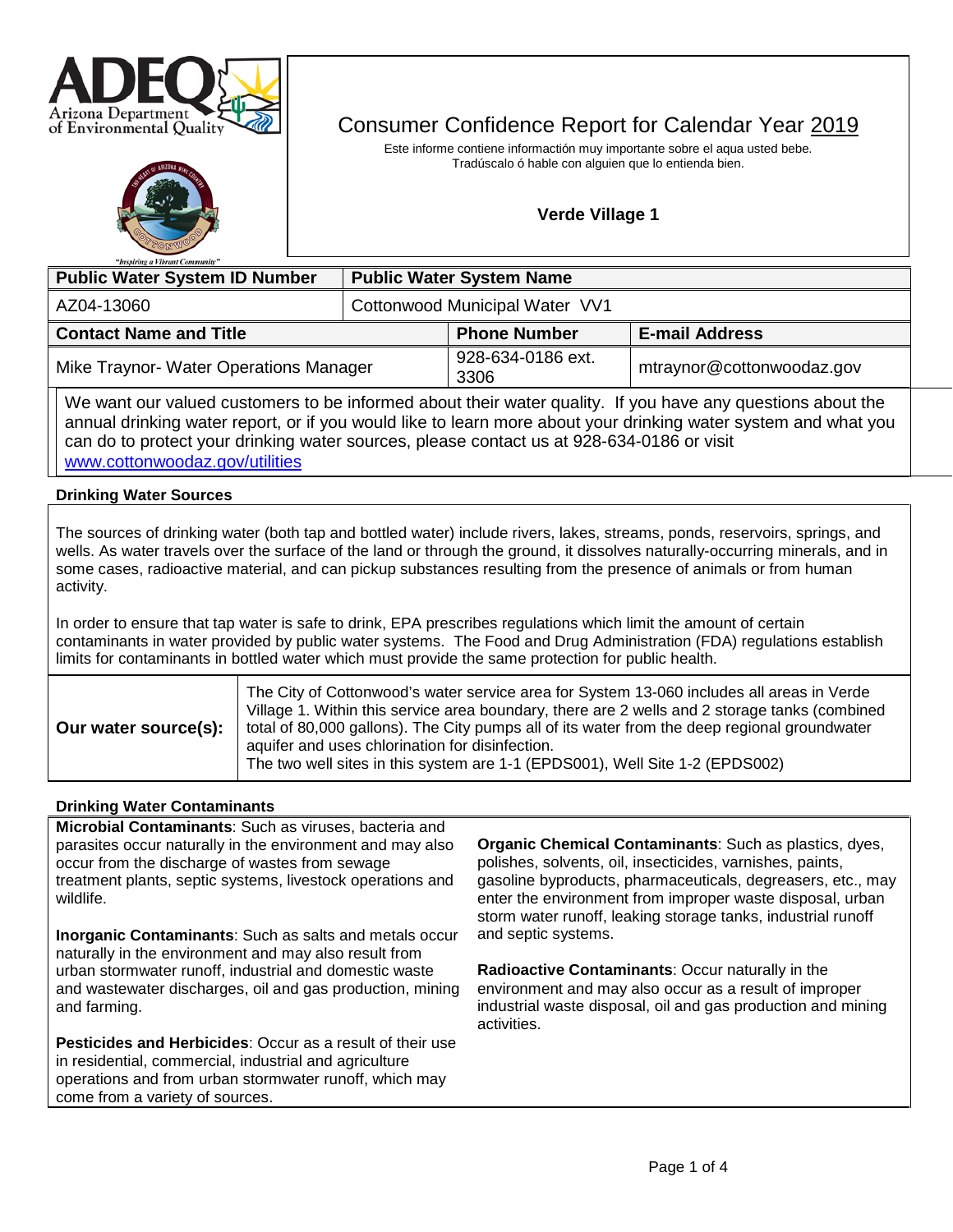## **Vulnerable Population**

Drinking water, including bottled water, may reasonably be expected to contain at least small amounts of some contaminants. The presence of contaminants does not necessarily indicate that water poses a health risk. Some people may be more vulnerable to contaminants in drinking water than the general population.

Immuno-compromised persons such as persons with cancer undergoing chemotherapy, persons who have undergone organ transplants, people with HIV-AIDS or other immune system disorders, some elderly, and infants can be particularly at risk from infections. These people should seek advice about drinking water from their health care providers.

For more information about contaminants and potential health effects, or to receive a copy of the U.S. Environmental Protection Agency (EPA) and the U.S. Centers for Disease Control (CDC) guidelines on appropriate means to lessen the risk of infection by *Cryptosporidium* and microbiological contaminants call the EPA *Safe Drinking Water Hotline* at 1-800- 426-4791.

## **Source Water Assessment**

- LOW RISK: Based on the information currently available on the hydrogeology and the land uses adjacent to or within the specified distance of the drinking water source(s) for this public water system, the department has given a low risk designation for the degree to which this public water system drinking water source(s) are protected. A low risk designation indicates the measures taken to protect the source water have either already been implemented, or the hydrogeology is such that the measures taken to protect the water source will have little impact on protection.
- Additional source water assessment documentation can be obtained by contacting ADEQ.

#### **Definitions**

**Treatment Technique (TT)**: A required process intended to reduce the level of a contaminant in drinking water

**Level 1 Assessment**: A study of the water system to identify potential problems and determine (if possible) why total coliform bacteria was present

**Level 2 Assessment**: A very detailed study of the water system to identify potential problems and determine (if possible) why an *E. coli* MCL violation has occurred and/or why total coliform bacteria was present

**Action Level (AL)**: The concentration of a contaminant which, if exceeded, triggers treatment, or other requirements

**Maximum Contaminant Level (MCL)**: The highest level of a contaminant that is allowed in drinking water

**Maximum Contaminant Level Goal MCLG)**: The level of a contaminant in drinking water below which there is no known or expected risk to health

**Maximum Residual Disinfectant Level (MRDL)**: The level of disinfectant added for water treatment that may not be exceeded at the consumer's tap

**Maximum Residual Disinfectant Level Goal (MRDLG)**: The level of disinfectant added for treatment at which no known or anticipated adverse effect on health of persons would occur

**EPDS:** Entry Point Into Distribution System- the point at which water is discharged into the distribution system from a well, storage tank, pressure tank or water treatment plant.

**DSMRT:** Distribution Maximum Residence Time- A location that provides water to customers, where the water has been in the system longest relative to the EPDS.

**RAA:** Running Annual Average- an average of monitoring results for the previous 12 calendar months or previous 4 quarters.

**Minimum Reporting Limit (MRL)**: The smallest measured concentration of a substance that can be reliably measured by a given analytical method

**Millirems per year (MREM)**: A measure of radiation absorbed by the body

**Not Applicable (NA)**: Sampling was not completed by regulation or was not required

**Not Detected (ND or <):** Not detectable at reporting limit

**Nephelometric Turbidity Units (NTU)**: A measure of water clarity

**Million fibers per liter (MFL)**

**Picocuries per liter (pCi/L)**: Measure of the radioactivity in water

**ppm**: Parts per million or Milligrams per liter (mg/L)

**ppb**: Parts per billion or Micrograms per liter ( $\mu$ g/L)

**ppt**: Parts per trillion or Nanograms per liter (ng/L) **ppq**: Parts per quadrillion or Picograms per liter (pg/L) ppm  $x 1000 = ppb$ ppb  $\times$  1000 = ppt ppt  $x 1000 = ppq$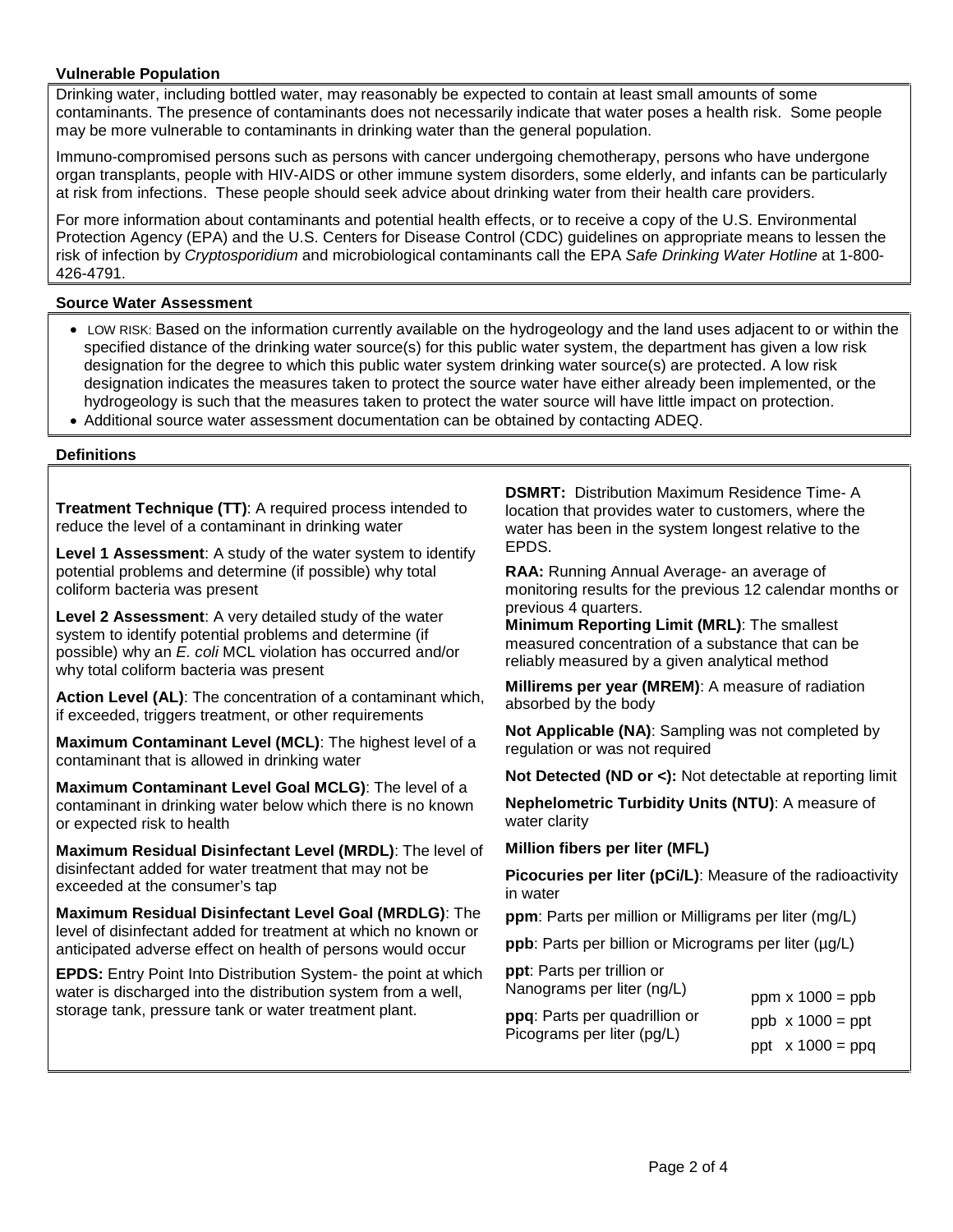#### **Lead Informational Statement:**

Lead, in drinking water, is primarily from materials and components associated with service lines and home plumbing. If present, elevated levels of lead can cause serious health problems, especially for pregnant women and young children. **Cottonwood Municipal Water** is responsible for providing high quality drinking water, but cannot control the variety of materials used in plumbing components. When your water has been sitting for several hours, you can minimize the potential for lead exposure by flushing your tap for 30 seconds to 2 minutes before using water for drinking or cooking. Information on lead in drinking water, testing methods, and steps you can take to minimize exposure is available from the Safe Drinking Water Hotline or at [www.epa.gov/safewater/lead.](http://www.epa.gov/safewater/lead)

# **Water Quality Data – Regulated Contaminants**

The City routinely monitors for contaminants in your drinking water in accordance with Federal and State laws. The State of Arizona requires the City to monitor for certain contaminants less than once per year because either the concentrations of these contaminants are not expected to vary significantly from year to year, or the system is not considered vulnerable to this type of contamination. Some of City's data, although representative, may be more than one year old. The test results for Total Coliform Bacteria, E.Coli, Haloacetic Acids (HAA5), Synthetic Organic Chemicals (SOC) including Pesticides, Volatile Organic Chemicals (VOC), Cadmium, Chromium, Mercury, Nitrite, Selenium, Antimony, Beryllium, Cyanide, Nickel, Thallium, Asbestos, and Aroclor (PCB Screening test)were all **"Non-Detect (ND)"** and therefore were not included in this report. . Should you have questions pertaining to this report or on a particular contaminant, please contact Mike Traynor –Water Operations Manager at (928) 634-0186 ext. 3306

**These tables show the results of our monitoring for the period of January 1 to December 31, 2019 unless otherwise noted.**

| <b>Disinfectants</b>                      | <b>MCL</b><br><b>Violation</b><br>Y or N | <b>Highest Level</b><br><b>Detected</b>                                                 | Range of All<br><b>Samples</b><br>(Low-High)        | <b>MRDL</b> | <b>MRDLG</b>   | Sample<br><b>Month</b><br>& Year        | <b>Likely Source of</b><br>Contamination                                                                                              |
|-------------------------------------------|------------------------------------------|-----------------------------------------------------------------------------------------|-----------------------------------------------------|-------------|----------------|-----------------------------------------|---------------------------------------------------------------------------------------------------------------------------------------|
| Chlorine (ppm)                            | N                                        | 0.68                                                                                    | $0.54 - 0.68$                                       | 4           | $\Omega$       | Qtrly<br>2019                           | Water additive used to control<br>microbes                                                                                            |
| <b>Disinfection By-Products</b>           | <b>MCL</b><br><b>Violation</b><br>Y or N | <b>Highest Level</b><br><b>Detected</b>                                                 | <b>Range of All</b><br><b>Samples</b><br>(Low-High) | <b>MCL</b>  | <b>MCLG</b>    | <b>Sample</b><br><b>Month</b><br>& Year | <b>Likely Source of</b><br>Contamination                                                                                              |
| <b>Total Trihalomethanes (TTHM) (ppb)</b> | N                                        | 0.5                                                                                     | $0.5 - 0.5$                                         | 80          | N/A            | Sept.<br>2019                           | Byproduct of drinking water<br>disinfection                                                                                           |
| Lead & Copper                             | <b>MCL</b><br><b>Violation</b><br>Y or N | 90 <sup>th</sup> Percentile                                                             | Number of<br><b>Samples</b><br><b>Exceeds AL</b>    | <b>AL</b>   | <b>ALG</b>     | <b>Sample</b><br><b>Month</b><br>& Year | <b>Likely Source of</b><br>Contamination                                                                                              |
| Copper (ppm)                              | N                                        | 0.061                                                                                   | $\Omega$                                            | 1.3         | 1.3            | Aug. &<br>Sept,<br>2018                 | Corrosion of household<br>plumbing systems; erosion of<br>natural deposits                                                            |
| Lead (ppb)                                | N                                        | 5.8                                                                                     | 0                                                   | 15          | 0              | Aug. &<br>Sept.<br>2018                 | Corrosion of household<br>plumbing systems; erosion of<br>natural deposits                                                            |
| <b>Inorganic Chemicals</b><br>(IOC)       | <b>MCL</b><br><b>Violation</b><br>Y or N | Running<br><b>Annual Average</b><br>(RAA) OR<br><b>Highest Level</b><br><b>Detected</b> | <b>Range of All</b><br><b>Samples</b><br>(Low-High) | <b>MCL</b>  | <b>MCLG</b>    | <b>Sample</b><br><b>Month</b><br>& Year | <b>Likely Source of</b><br>Contamination                                                                                              |
| Arsenic <sup>1</sup> (ppb)                | N                                        | 5                                                                                       | $0 - 6.1$                                           | 10          | $\Omega$       | Qtrly<br>2019                           | Erosion of natural deposits,<br>runoff from orchards, runoff<br>from glass and electronics<br>production wastes                       |
| Barium (ppm)                              | N                                        | 0.50                                                                                    | $0.50 - 0.50$                                       | 2           | $\overline{2}$ | August<br>2019                          | Discharge of drilling wastes;<br>discharge from metal<br>refineries; Erosion of natural<br>deposits                                   |
| Fluoride (ppm)                            | N                                        | 0.25                                                                                    | $0.25 - 0.25$                                       | 4           | 4              | August<br>2019                          | Erosion of natural deposits;<br>water additive which<br>promotes strong teeth;<br>discharge from fertilizer and<br>aluminum factories |